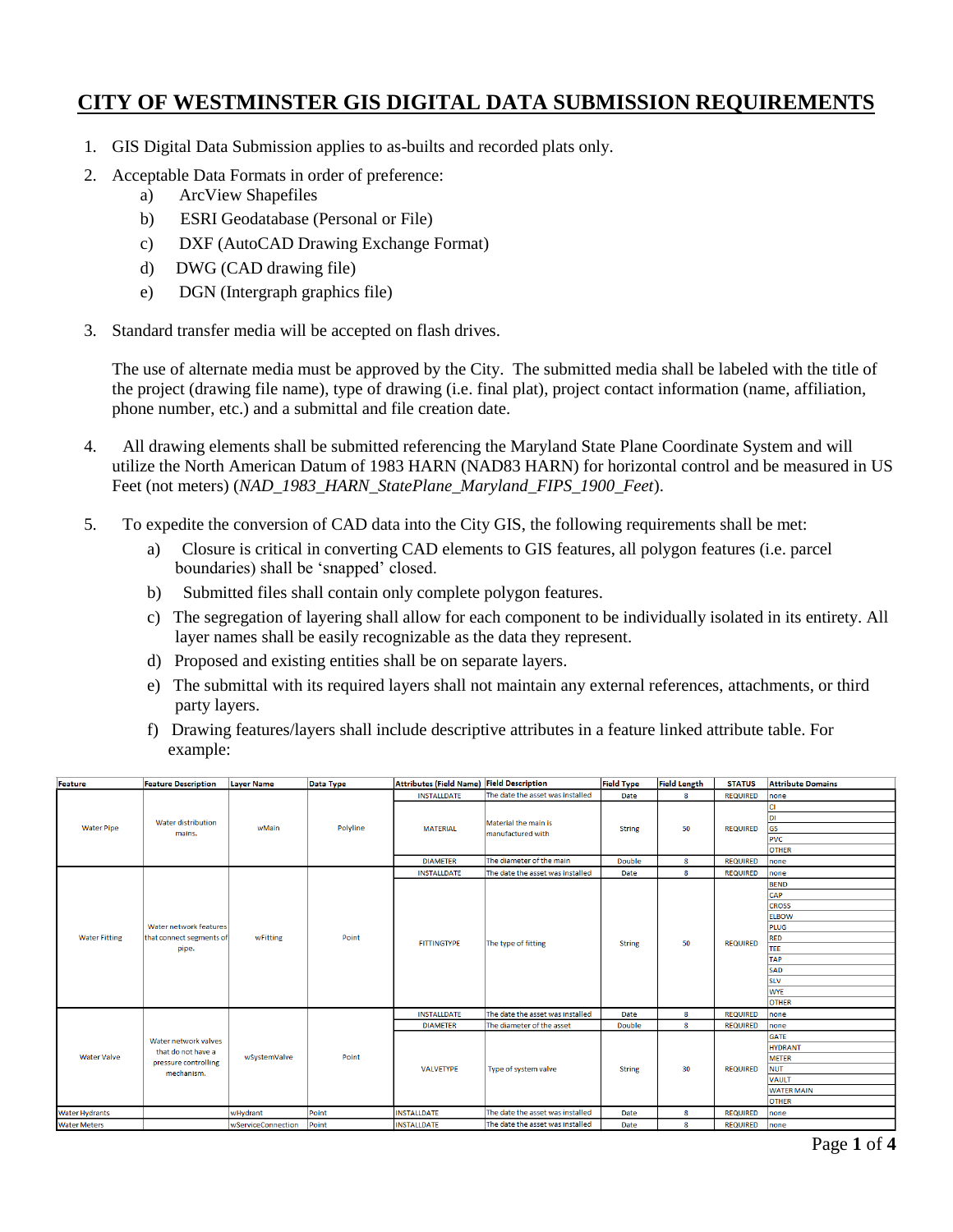6. Digital submissions to the city shall include everything displayed on the physical file including the base and utility system layers as listed below.

# **Base Layers**

Roads Right of Ways Roads Centerlines with Street Names Roads edge of pavement polygon Encumbrance / Easement Boundaries Parcels lines / lot lines / lot numbers Building Footprints

# **Water Layers**

Water mains Water valves Fire hydrants Blow offs Reducers Water fitting Water meter Backflow devices Air release valves (ARV's) Corrosion Protection Equipment (Test stations/Bond Junctions/Anodes, etc.) Water main inspection plates Water Quality Sampling Stations Main size indicators Text describing water components

#### **Solid Waste Layers**  Commercial Enclosures (if applicable)

# **Wastewater Layers**

Wastewater mains Wastewater manholes Wastewater laterals Wastewater lateral cleanouts Wastewater flow/main size indicators Wastewater flushing branches Wastewater force mains Lift stations, ARV's, Blow-offs, Corrosion Protection Equipment (Test stations/Bond Junctions/Anodes, etc.) Text describing wastewater components

# **Recycled Water Layers**

Recycled water mains Recycled water valves Blow offs Recycled hydrants Main size indicators Recycled water services Meter boxes Air release valves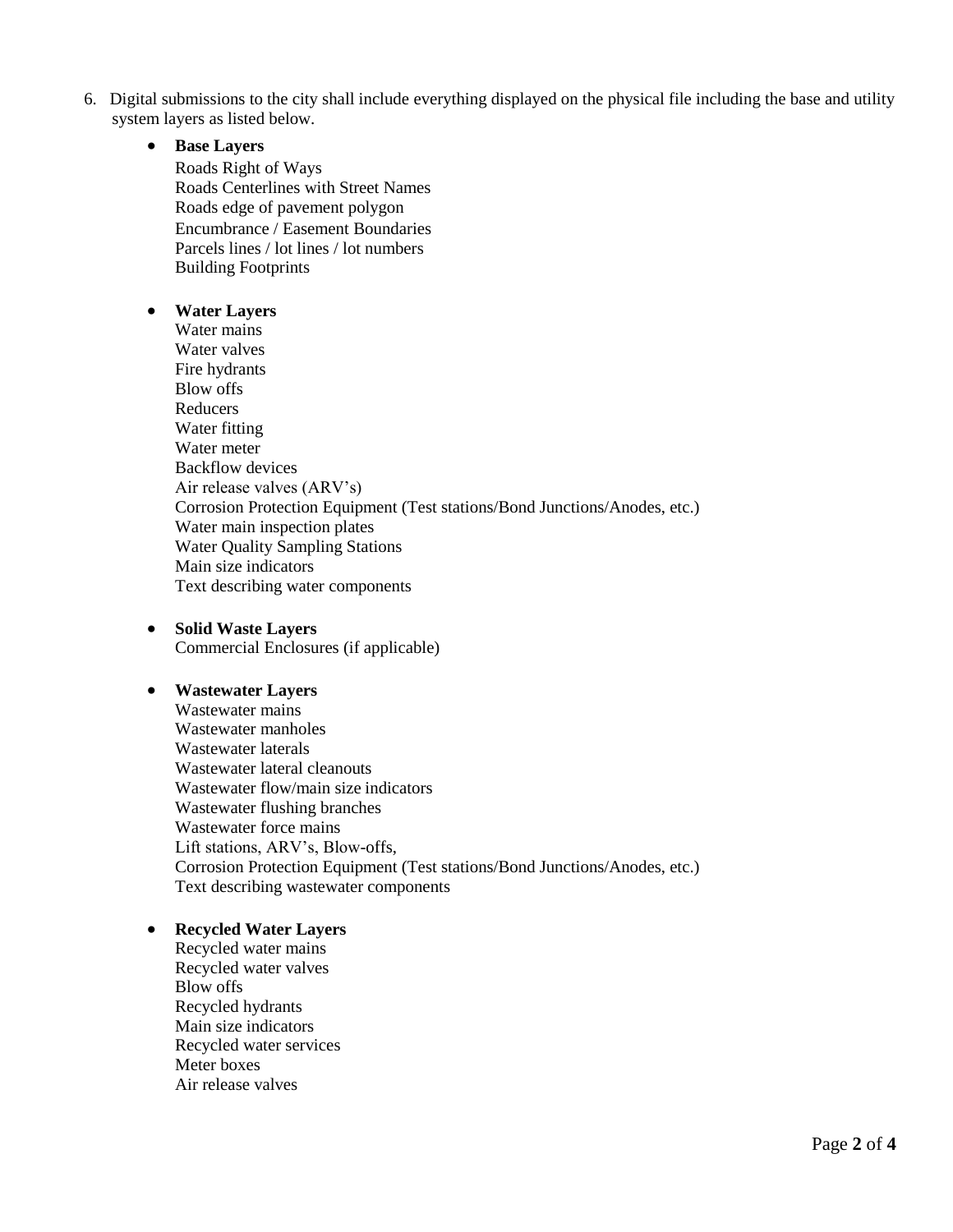Corrosion protection equipment: Bond junctions & test locations Recycled water main inspection plates

Text describing recycled water components

# **Stormwater Layers**

Stormwater pipes Stormwater laterals Stormwater manholes Stormwater flow/main size indicators Stormwater outlets Stormwater inlets Stormwater swales & channels Stormwater outfalls Low Impact Development Features: (Vegetated swale, Infiltration Trench, Infiltration Basin, Porous Pavement etc.) Treatment Units: (Bio retention filter, Hydrodynamic separators, Filtration Device, Sand Oil Separators) Text describing stormwater components

# **Irrigated Landscape Layers:**

A Closed Polygon depicting Turf Area A Closed Polygon depicting Non Turf Area

# **Other layers**

North Arrow, Existing utilities for water, wastewater recycled water and stormwater if applicable for clarification of proposed tie-ins, etc.